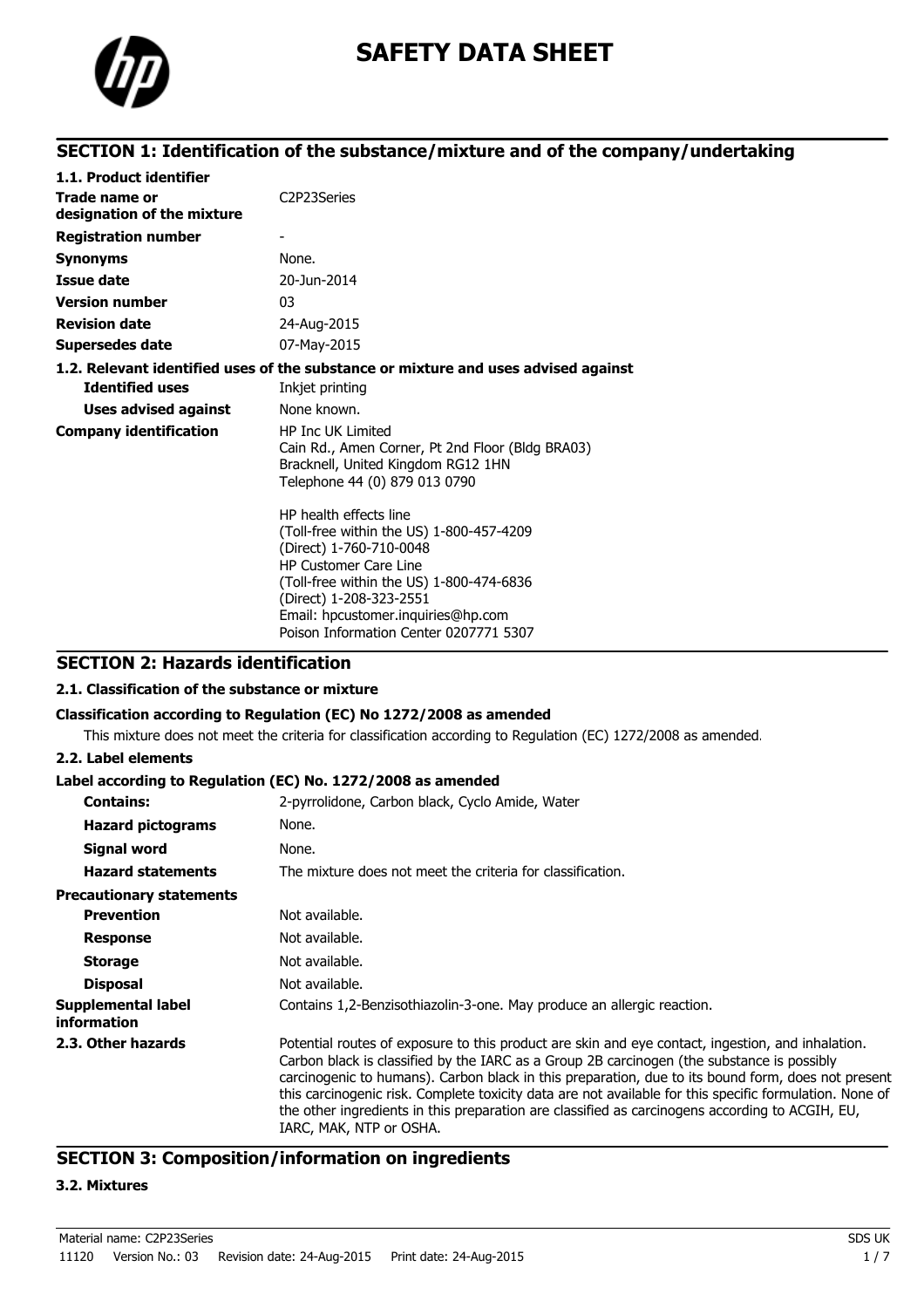| <b>General information</b>                                                                 |                       |                                                      |                                                                                                                                                                                                       |                  |              |
|--------------------------------------------------------------------------------------------|-----------------------|------------------------------------------------------|-------------------------------------------------------------------------------------------------------------------------------------------------------------------------------------------------------|------------------|--------------|
| <b>Chemical name</b>                                                                       | $\frac{0}{0}$         | CAS-No. / EC<br>No.                                  | <b>REACH Registration No.</b>                                                                                                                                                                         | <b>Index No.</b> | <b>Notes</b> |
| Water                                                                                      | 70-80                 | 7732-18-5<br>231-791-2                               |                                                                                                                                                                                                       |                  |              |
| <b>Classification:</b>                                                                     |                       |                                                      |                                                                                                                                                                                                       |                  |              |
| 2-pyrrolidone                                                                              | < 15                  | 616-45-5<br>210-483-1                                | 01-2119475471-37-XXXX                                                                                                                                                                                 |                  |              |
| <b>Classification:</b>                                                                     | Eye Irrit. 2; H319    |                                                      |                                                                                                                                                                                                       |                  |              |
| Cyclo Amide                                                                                | < 10                  | Proprietary                                          |                                                                                                                                                                                                       |                  |              |
| <b>Classification:</b>                                                                     |                       |                                                      |                                                                                                                                                                                                       |                  |              |
| Carbon black                                                                               | < 5                   | 1333-86-4<br>215-609-9                               | 01-2119384822-32-XXXX                                                                                                                                                                                 |                  |              |
| <b>Classification:</b>                                                                     |                       |                                                      |                                                                                                                                                                                                       |                  |              |
| <b>Composition comments</b>                                                                |                       | This ink supply contains an aqueous ink formulation. |                                                                                                                                                                                                       |                  |              |
|                                                                                            |                       |                                                      | Carbon black is present only in a bound form in this preparation.                                                                                                                                     |                  |              |
| <b>SECTION 4: First aid measures</b>                                                       |                       |                                                      |                                                                                                                                                                                                       |                  |              |
| <b>General information</b>                                                                 | Not available.        |                                                      |                                                                                                                                                                                                       |                  |              |
| 4.1. Description of first aid measures                                                     |                       |                                                      |                                                                                                                                                                                                       |                  |              |
| <b>Inhalation</b>                                                                          |                       |                                                      | Remove to fresh air. If symptoms persist, get medical attention.                                                                                                                                      |                  |              |
| <b>Skin contact</b>                                                                        | develops or persists. |                                                      | Wash affected areas thoroughly with mild soap and water. Get medical attention if irritation                                                                                                          |                  |              |
| Eye contact                                                                                |                       |                                                      | Do not rub eyes. Immediately flush with large amounts of clean, warm water (low pressure) for at<br>least 15 minutes or until particles are removed. If irritation persists get medical attention.    |                  |              |
| <b>Ingestion</b>                                                                           |                       |                                                      | If ingestion of a large amount does occur, seek medical attention.                                                                                                                                    |                  |              |
| 4.2. Most important<br>symptoms and effects, both<br>acute and delayed                     | Not available.        |                                                      |                                                                                                                                                                                                       |                  |              |
| 4.3. Indication of any<br>immediate medical attention<br>and special treatment<br>needed   | Not available.        |                                                      |                                                                                                                                                                                                       |                  |              |
| <b>SECTION 5: Firefighting measures</b>                                                    |                       |                                                      |                                                                                                                                                                                                       |                  |              |
| <b>General fire hazards</b>                                                                | Not available.        |                                                      |                                                                                                                                                                                                       |                  |              |
| 5.1. Extinguishing media<br><b>Suitable extinguishing</b><br>media                         |                       |                                                      | For small (incipient) fires, use media such as foam, sand, dry chemical, or carbon dioxide.<br>For large fires use very large (flooding) quantities of water and/or foam, applied as a mist or spray. |                  |              |
| <b>Unsuitable extinguishing</b><br>media                                                   | None known.           |                                                      |                                                                                                                                                                                                       |                  |              |
| 5.2. Special hazards arising<br>from the substance or<br>mixture                           | Not available.        |                                                      |                                                                                                                                                                                                       |                  |              |
| 5.3. Advice for firefighters<br><b>Special protective</b><br>equipment for<br>firefighters | Not available.        |                                                      |                                                                                                                                                                                                       |                  |              |
| <b>Special fire fighting</b><br>procedures                                                 | Not available.        |                                                      |                                                                                                                                                                                                       |                  |              |
| <b>Specific methods</b>                                                                    | None established.     |                                                      |                                                                                                                                                                                                       |                  |              |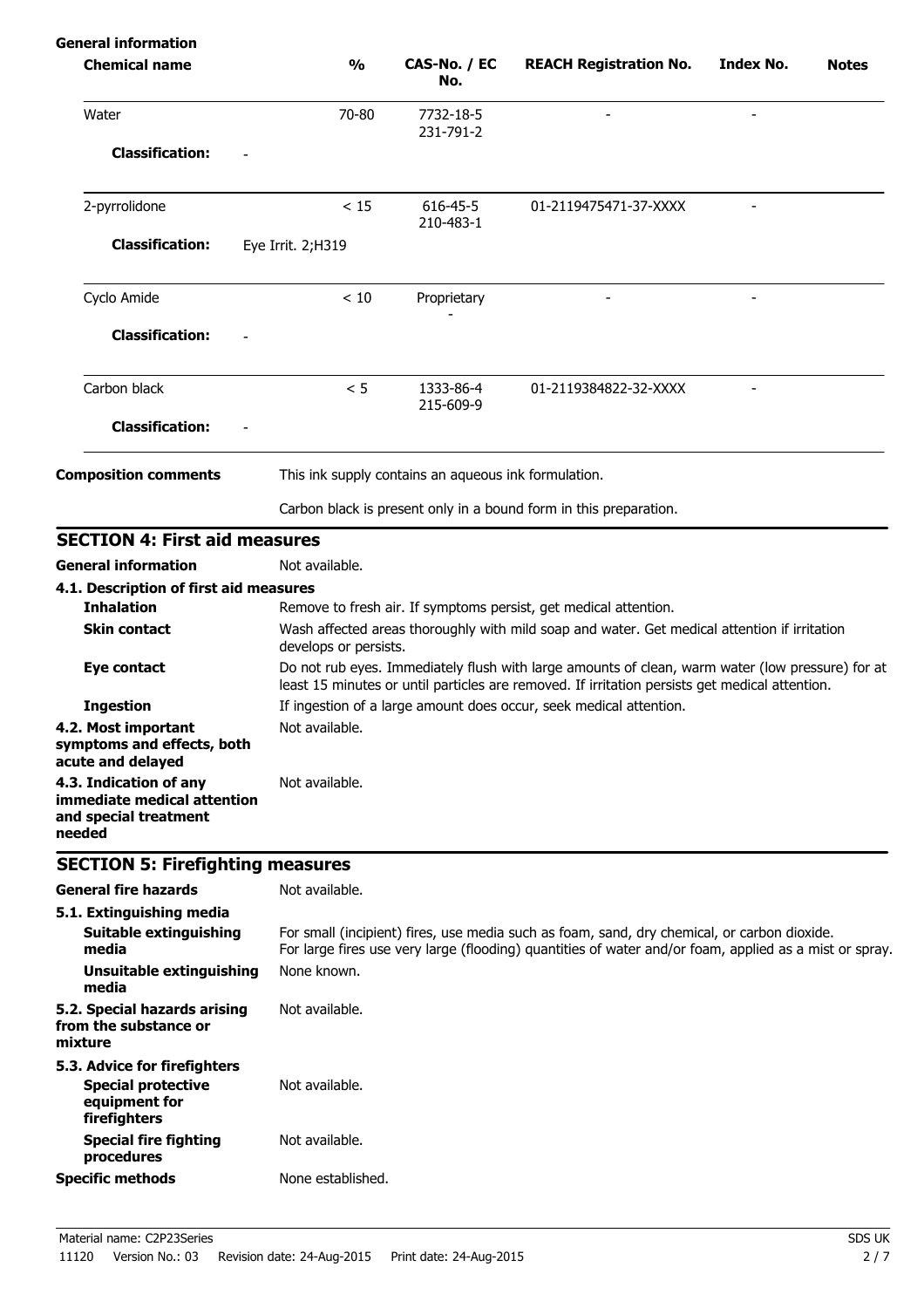## **SECTION 6: Accidental release measures**

|                                                              | 6.1. Personal precautions, protective equipment and emergency procedures                                                                                                     |  |  |
|--------------------------------------------------------------|------------------------------------------------------------------------------------------------------------------------------------------------------------------------------|--|--|
| For non-emergency<br>personnel                               | Wear appropriate personal protective equipment.                                                                                                                              |  |  |
| For emergency<br>responders                                  | Not available.                                                                                                                                                               |  |  |
| 6.2. Environmental<br>precautions                            | Do not let product enter drains. Do not flush into surface water or sanitary sewer system.                                                                                   |  |  |
| 6.3. Methods and material for<br>containment and cleaning up | Dike the spilled material, where this is possible. Absorb with inert absorbent such as dry clay, sand<br>or diatomaceous earth, commercial sorbents, or recover using pumps. |  |  |
| 6.4. Reference to other<br>sections                          | Not available.                                                                                                                                                               |  |  |
| <b>SECTION 7: Handling and storage</b>                       |                                                                                                                                                                              |  |  |
| 7.1. Precautions for safe<br>handling                        | Avoid contact with skin, eyes and clothing.                                                                                                                                  |  |  |

Keep out of the reach of children. Keep away from excessive heat or cold.

**incompatibilities 7.3. Specific end use(s)** Not available.

## **SECTION 8: Exposure controls/personal protection**

### **8.1. Control parameters**

**7.2. Conditions for safe storage, including any**

#### **Occupational exposure limits**

| UK. EH40 Workplace Exposure Limits (WELs)            |                                                                       |                                                                         |
|------------------------------------------------------|-----------------------------------------------------------------------|-------------------------------------------------------------------------|
| <b>Components</b>                                    | Type                                                                  | <b>Value</b>                                                            |
| Carbon black (CAS<br>1333-86-4)                      | <b>STEL</b>                                                           | $7$ mg/m $3$                                                            |
|                                                      | <b>TWA</b>                                                            | $3.5$ mg/m $3$                                                          |
| <b>Biological limit values</b>                       | No biological exposure limits noted for the ingredient(s).            |                                                                         |
| <b>Recommended monitoring</b><br>procedures          | Not available.                                                        |                                                                         |
| <b>Derived no-effect level</b><br>(DNEL)             | Not available.                                                        |                                                                         |
| <b>Predicted no effect</b><br>concentrations (PNECs) | Not available.                                                        |                                                                         |
| <b>Exposure guidelines</b>                           | Exposure limits have not been established for this product.           |                                                                         |
| 8.2. Exposure controls                               |                                                                       |                                                                         |
| <b>Appropriate engineering</b><br>controls           | Use in a well ventilated area.                                        |                                                                         |
|                                                      | Individual protection measures, such as personal protective equipment |                                                                         |
| <b>General information</b>                           |                                                                       | Use personal protective equipment to minimize exposure to skin and eye. |
| Eye/face protection                                  | Not available.                                                        |                                                                         |
| <b>Skin protection</b>                               |                                                                       |                                                                         |
| - Hand protection                                    | Not available.                                                        |                                                                         |
| - Other                                              | Not available.                                                        |                                                                         |
| <b>Respiratory protection</b>                        | Not available.                                                        |                                                                         |
| <b>Thermal hazards</b>                               | Not available.                                                        |                                                                         |
| <b>Hygiene measures</b>                              |                                                                       | Handle in accordance with good industrial hygiene and safety practice.  |
| <b>Environmental exposure</b><br>controls            | Not available.                                                        |                                                                         |

## **SECTION 9: Physical and chemical properties**

## **9.1. Information on basic physical and chemical properties**

| Appearance            |                |
|-----------------------|----------------|
| <b>Physical state</b> | Liguid.        |
| Color                 | Black.         |
| Odor                  | Not available. |
|                       |                |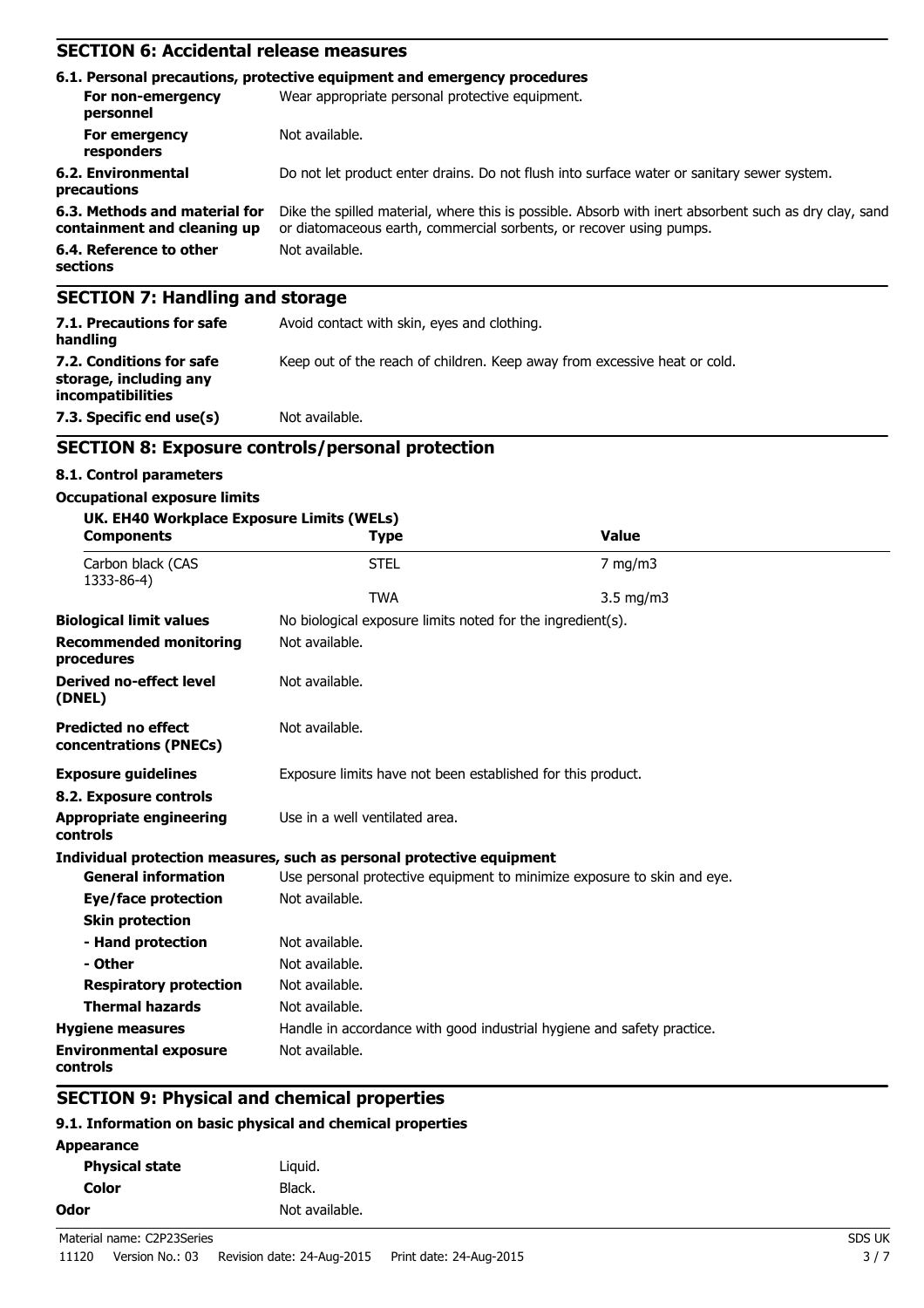| <b>Odor threshold</b>                                   | Not available.                                    |
|---------------------------------------------------------|---------------------------------------------------|
| pH                                                      | $7.5 - 9$                                         |
| <b>Melting point/freezing point</b>                     | Not available.                                    |
| Initial boiling point and<br>boiling range              | Not available.                                    |
| <b>Flash point</b>                                      | > 230.0 °F (> 110.0 °C) Pensky-Martens Closed Cup |
| <b>Evaporation rate</b>                                 | Not available.                                    |
| <b>Flammability (solid, gas)</b>                        | Not available.                                    |
| <b>Upper/lower flammability or explosive limits</b>     |                                                   |
| <b>Flammability limit - lower</b> Not available.<br>(%) |                                                   |
| <b>Flammability limit -</b><br>upper $(\% )$            | Not available.                                    |
| Vapor pressure                                          | Not available.                                    |
| Solubility(ies)                                         |                                                   |
| <b>Solubility (water)</b>                               | Not available.                                    |
| Solubility (other)                                      | Not available.                                    |
| <b>Partition coefficient</b><br>(n-octanol/water)       | Not available.                                    |
| <b>Auto-ignition temperature</b>                        | Not available.                                    |
| <b>Decomposition temperature</b>                        | Not available.                                    |
| <b>Viscosity</b>                                        | Not available.                                    |
| <b>Explosive properties</b>                             | Not available.                                    |
| <b>Oxidizing properties</b>                             | Not determined                                    |
| 9.2. Other information<br>VOC (Weight %)                | $<$ 229 g/L                                       |
| <b>SECTION 10: Stability and reactivity</b>             |                                                   |

| 10.1. Reactivity                            | Not available.                                                                                                                                   |
|---------------------------------------------|--------------------------------------------------------------------------------------------------------------------------------------------------|
| 10.2. Chemical stability                    | Stable under recommended storage conditions.                                                                                                     |
| 10.3. Possibility of hazardous<br>reactions | Will not occur.                                                                                                                                  |
| 10.4. Conditions to avoid                   | Not available.                                                                                                                                   |
| 10.5. Incompatible materials                | Incompatible with strong bases and oxidizing agents.                                                                                             |
| 10.6. Hazardous<br>decomposition products   | Upon decomposition, this product may yield gaseous nitrogen oxides, carbon monoxide, carbon<br>dioxide and/or low molecular weight hydrocarbons. |

## **SECTION 11: Toxicological information**

**General information** Not available. **11.1. Information on toxicological effects**

| <b>Acute toxicity</b>                       | Based on available data, the classification criteria are not met.                                                                                                                                                                                                                                                                                                                                                                                 |
|---------------------------------------------|---------------------------------------------------------------------------------------------------------------------------------------------------------------------------------------------------------------------------------------------------------------------------------------------------------------------------------------------------------------------------------------------------------------------------------------------------|
| <b>Skin corrosion/irritation</b>            | Based on available data, the classification criteria are not met.                                                                                                                                                                                                                                                                                                                                                                                 |
| Serious eye damage/eye<br><i>irritation</i> | Based on available data, the classification criteria are not met.                                                                                                                                                                                                                                                                                                                                                                                 |
| <b>Respiratory sensitization</b>            | Based on available data, the classification criteria are not met.                                                                                                                                                                                                                                                                                                                                                                                 |
| <b>Skin sensitization</b>                   | Based on available data, the classification criteria are not met.                                                                                                                                                                                                                                                                                                                                                                                 |
| <b>Germ cell mutagenicity</b>               | Based on available data, the classification criteria are not met.                                                                                                                                                                                                                                                                                                                                                                                 |
| Carcinogenicity                             | Based on available data, the classification criteria are not met.                                                                                                                                                                                                                                                                                                                                                                                 |
|                                             | Carbon black is classified as a carcinogen by the IARC (possibly carcinogenic to humans, Group<br>2B) and by the State of California under Proposition 65. In their evaluations of carbon black, both<br>organizations indicate that exposure to carbon black, per se, does not occur when it remains<br>bound within a product matrix, specifically, rubber, ink, or paint. Carbon black is present only in a<br>bound form in this preparation. |
|                                             | <b>IARC Monographs. Overall Evaluation of Carcinogenicity</b>                                                                                                                                                                                                                                                                                                                                                                                     |
| Carbon black (CAS 1333-86-4)                | 2B Possibly carcinogenic to humans.                                                                                                                                                                                                                                                                                                                                                                                                               |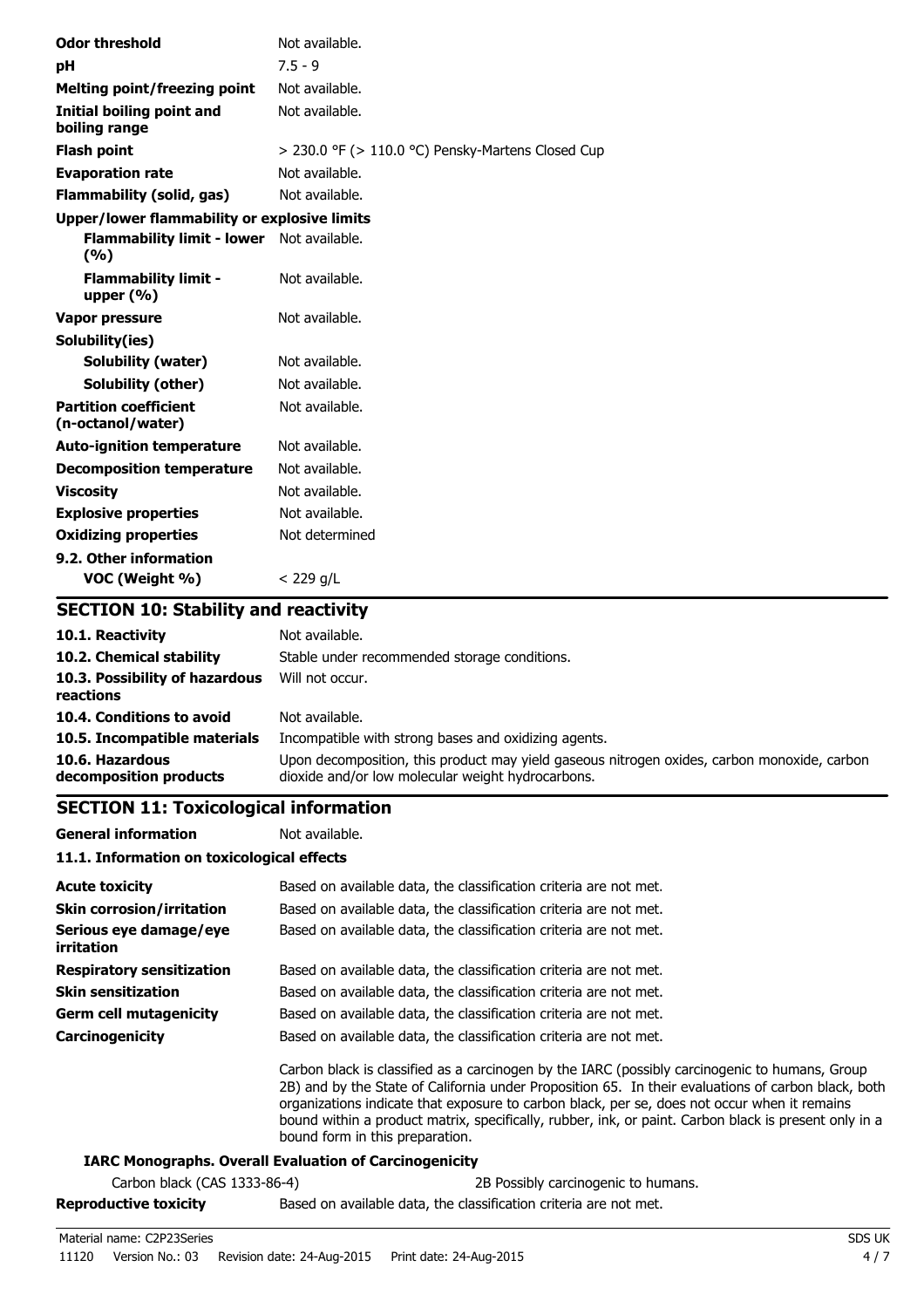| <b>Specific target organ toxicity</b><br>- single exposure   | Based on available data, the classification criteria are not met. |                                                                        |                                                                                       |  |
|--------------------------------------------------------------|-------------------------------------------------------------------|------------------------------------------------------------------------|---------------------------------------------------------------------------------------|--|
| <b>Specific target organ toxicity</b><br>- repeated exposure | Based on available data, the classification criteria are not met. |                                                                        |                                                                                       |  |
| <b>Aspiration hazard</b>                                     | Based on available data, the classification criteria are not met. |                                                                        |                                                                                       |  |
| <b>Components</b>                                            | <b>Species</b>                                                    |                                                                        | <b>Test Results</b>                                                                   |  |
| 2-pyrrolidone (CAS 616-45-5)                                 |                                                                   |                                                                        |                                                                                       |  |
| <b>Acute</b>                                                 |                                                                   |                                                                        |                                                                                       |  |
| <b>Oral</b>                                                  |                                                                   |                                                                        |                                                                                       |  |
| LD50                                                         | Guinea pig                                                        |                                                                        | 6500 mg/kg                                                                            |  |
|                                                              | Rat                                                               |                                                                        | 6500 mg/kg                                                                            |  |
| Carbon black (CAS 1333-86-4)                                 |                                                                   |                                                                        |                                                                                       |  |
| Acute                                                        |                                                                   |                                                                        |                                                                                       |  |
| <b>Oral</b>                                                  |                                                                   |                                                                        |                                                                                       |  |
| LD50                                                         | Rat                                                               |                                                                        | $> 8000$ mg/kg                                                                        |  |
| Mixture versus substance<br>information                      | Not available.                                                    |                                                                        |                                                                                       |  |
| <b>Other information</b>                                     |                                                                   | Complete toxicity data are not available for this specific formulation | Refer to Section 2 for potential health effects and Section 4 for first aid measures. |  |
| <b>SECTION 12: Ecological information</b>                    |                                                                   |                                                                        |                                                                                       |  |
| <b>Aquatic toxicity</b>                                      |                                                                   | This product has not been tested for ecological effects.               |                                                                                       |  |
| 12.1. Toxicity                                               |                                                                   |                                                                        |                                                                                       |  |
| <b>Components</b>                                            |                                                                   | <b>Species</b>                                                         | <b>Test Results</b>                                                                   |  |
| 2-pyrrolidone (CAS 616-45-5)                                 |                                                                   |                                                                        |                                                                                       |  |
| <b>Aquatic</b>                                               |                                                                   |                                                                        |                                                                                       |  |
| Crustacea                                                    | <b>EC50</b>                                                       | Water flea (Daphnia pulex)                                             | 13.21 mg/l, 48 hours                                                                  |  |
| 12.2. Persistence and<br>degradability                       | Not available.                                                    |                                                                        |                                                                                       |  |
| 12.3. Bioaccumulative<br>potential                           | Not available.                                                    |                                                                        |                                                                                       |  |
| <b>Partition coefficient</b><br>n-octanol/water (log Kow)    |                                                                   |                                                                        |                                                                                       |  |
| 2-pyrrolidone                                                |                                                                   | $-0.85$                                                                |                                                                                       |  |
| <b>Bioconcentration factor (BCF)</b>                         | Not available.                                                    |                                                                        |                                                                                       |  |
| 12.4. Mobility in soil                                       | Not available.                                                    |                                                                        |                                                                                       |  |
| 12.5. Results of PBT<br>and vPvB<br>assessment               |                                                                   | Not a PBT or vPvB substance or mixture.                                |                                                                                       |  |
| 12.6. Other adverse effects                                  | Not available.                                                    |                                                                        |                                                                                       |  |
| <b>SECTION 13: Disposal considerations</b>                   |                                                                   |                                                                        |                                                                                       |  |

| 13.1. Waste treatment methods          |                                                                                                                                                                                                                                                                                                                                                                                                                                                                    |
|----------------------------------------|--------------------------------------------------------------------------------------------------------------------------------------------------------------------------------------------------------------------------------------------------------------------------------------------------------------------------------------------------------------------------------------------------------------------------------------------------------------------|
| Residual waste                         | Not available.                                                                                                                                                                                                                                                                                                                                                                                                                                                     |
| <b>Contaminated packaging</b>          | Not available.                                                                                                                                                                                                                                                                                                                                                                                                                                                     |
| EU waste code                          | Not available.                                                                                                                                                                                                                                                                                                                                                                                                                                                     |
| <b>Disposal</b><br>methods/information | Do not allow this material to drain into sewers/water supplies.<br>Dispose of waste material according to Local, State, Federal, and Provincial Environmental<br>Regulations.<br>HP's Planet Partners (trademark) supplies recycling program enables simple, convenient recycling of<br>HP original inkjet and Laser Jet supplies. For more information and to determine if this service is<br>available in your location, please visit http://www.hp.com/recycle. |

## **SECTION 14: Transport information**

## **DOT**

Not regulated as dangerous goods.

## **IATA**

Not regulated as dangerous goods.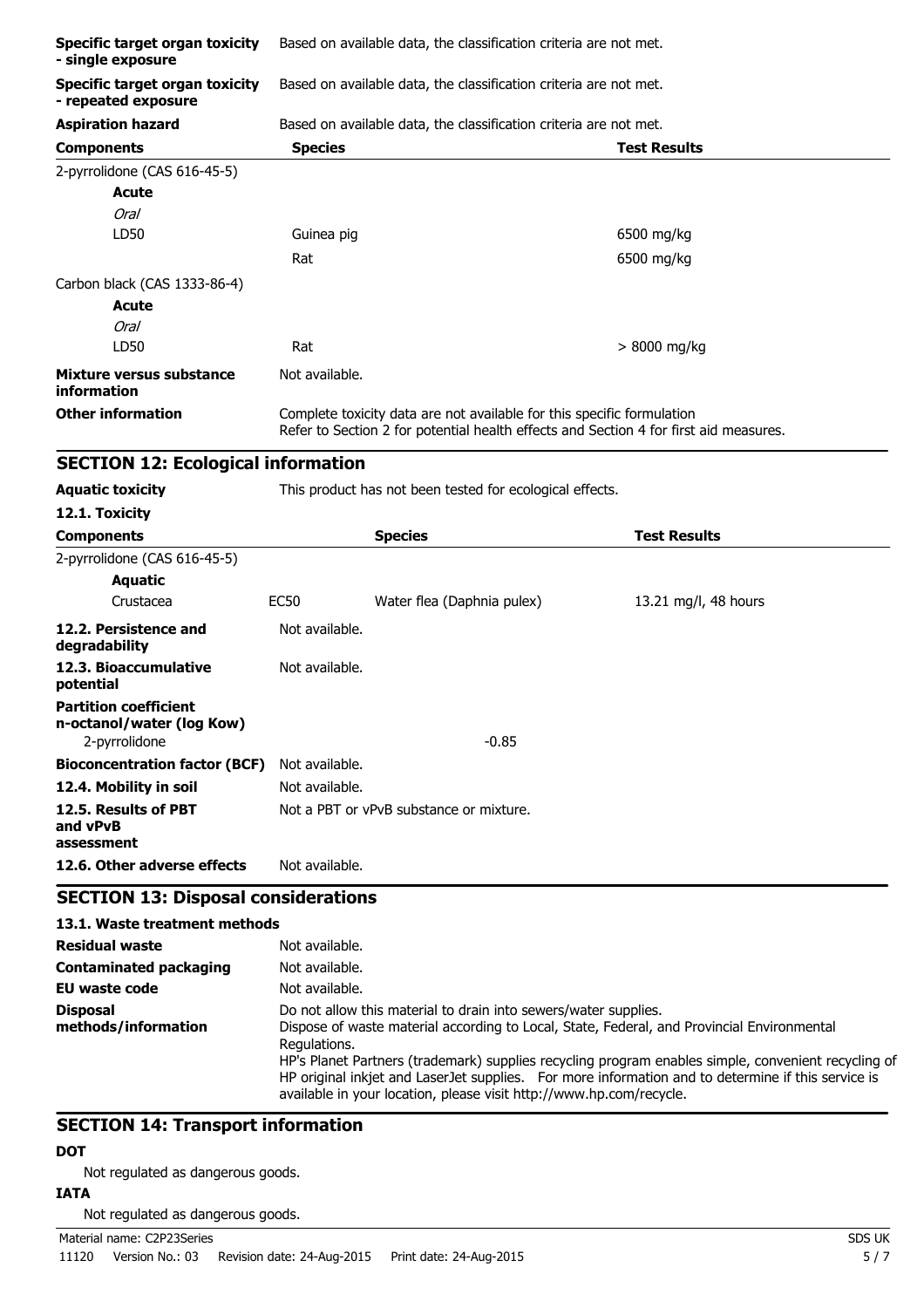#### **IMDG**

Not regulated as dangerous goods.

#### **ADR**

Not regulated as dangerous goods.

**Further information** Not a dangerous good under DOT, IATA, ADR, IMDG, or RID.

### **SECTION 15: Regulatory information**

## **15.1. Safety, health and environmental regulations/legislation specific for the substance or mixture**

#### **EU regulations**

**Regulation (EC) No. 1005/2009 on substances that deplete the ozone layer, Annex I** Not listed.

**Regulation (EC) No. 1005/2009 on substances that deplete the ozone layer, Annex II** Not listed.

**Regulation (EC) No. 850/2004 On persistent organic pollutants, Annex I as amended** Not listed.

**Regulation (EC) No. 689/2008 concerning the export and import of dangerous chemicals, Annex I, part 1 as amended**

#### Not listed.

**Regulation (EC) No. 689/2008 concerning the export and import of dangerous chemicals, Annex I, part 2 as amended**

#### Not listed.

**Regulation (EC) No. 689/2008 concerning the export and import of dangerous chemicals, Annex I, part 3 as amended**

#### Not listed.

**Regulation (EC) No. 689/2008 concerning the export and import of dangerous chemicals, Annex V as amended** Not listed.

**Regulation (EC) No. 166/2006 Annex II Pollutant Release and Transfer Registry**

#### Not listed.

**Regulation (EC) No. 1907/2006, REACH Article 59(1) Candidate List as currently published by ECHA** Not listed.

#### **Authorizations**

**Regulation (EC) No. 143/2011 Annex XIV Substances Subject to Authorization**

Not listed.

#### **Restrictions on use**

**Regulation (EC) No. 1907/2006, REACH Annex XVII Substances subject to restriction on marketing and use as amended**

#### Not listed.

**Directive 2004/37/EC: on the protection of workers from the risks related to exposure to carcinogens and mutagens at work**

#### Not regulated.

**Directive 92/85/EEC: on the safety and health of pregnant workers and workers who have recently given birth or are breastfeeding**

#### Not regulated.

#### **Other EU regulations**

**Directive 96/82/EC (Seveso II) on the control of major-accident hazards involving dangerous substances**

Not regulated.

**Directive 98/24/EC on the protection of the health and safety of workers from the risks related to chemical agents at work**

Not regulated.

#### **Directive 94/33/EC on the protection of young people at work**

#### Not regulated.

**Other regulations** All chemical substances in this HP product have been notified or are exempt from notification under chemical substances notification laws in the following countries: US (TSCA), EU (EINECS/ELINCS), Switzerland, Canada (DSL/NDSL), Australia, Japan, Philippines, South Korea, New Zealand, and China.